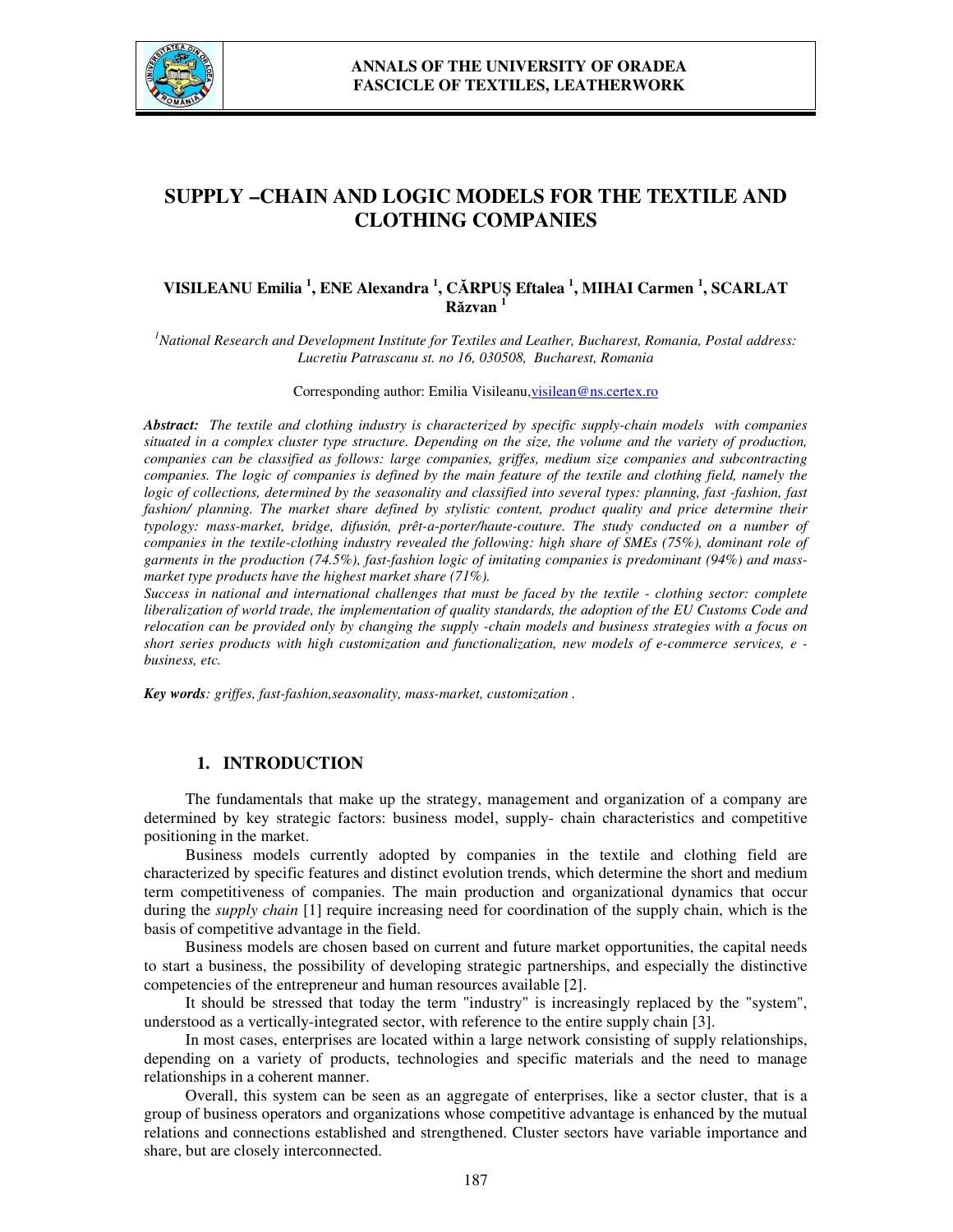#### **2. EXPERIMENTAL STUDY**

 In this context the textile and clothing industry in Romania is a dynamic sector in the national economy with a high level of performance and it employs major workforce, mainly women; contributes to the social stability, being represented in all the country's counties; has a significant share in the national economy's exportation; contributes with positive balance to the country's external trade balance.In 2012 the textile and clothing industry has achieved the following shares in Romania's macroeconomic indicators: 2.74% of GDP; 4.4% of industrial production; 10.89% of exports, 7.98% of imports; 17.2% of the total number of employees in the industry.

 Textile industry faces a number of challenges at national and international level which determined changes in the structure and organization of the production.

The study performed at national level during 2010 - 2013 shows that the structure of the *supply chain* in the textile and clothing industry is grouped into four main segments [4], which develop vertically and in other two other segments which can be considered connected and serve to support the entire supply chain, i.e. the mechanical-textile sector and advanced tertiary sector (trade fairs, technical and *design* schools, promotional and communication services, etc.) - (Fig. 1).



*Chart no.1: Production structure Chart no.2: Production assortiment* 

In 2012 the national production structure included: 27.3% textiles, 49.4% garments and 23.3% other articles- Chart no.1. In the study performed on a number of 1310 companies located throughout the country, the results shown in Chart no. 2 were obtained, which show a radical change in the structure, namely: yarns: 4%, fabrics: 3.5%, knitwear: 4.7%, garments: 74.5% and others: 9.5%.

A significant increase can be seen in the share of clothing sector which represents in the industrial process the link of the chain with the lowest added value and with low competitive advantages in time (as a result of the weak specialization and *labor-intensive* connotation*)* but it represents the fundamental link in the sector's dynamics, as it has the role of the manufacturer of the good for the end consumer, who perceives it as a main actor of such process. The competitive advantage of the enterprise in this sector is not conferred by the industrial process, but by factors such as image, brand, distribution.

Depending on their size and position on the market, the companies in this field may be [5]:**large industrial companies**, often integrated in textile holdings, which provide a complete range of products from different sectors and companies of large sizes, with a very strong trademark image, competitive on the international markets ;*griffes*, with a range of products presenting an increased degree of diversification, exceeding the field of clothing products and including accessories, perfumes or home items*;***medium** offering a more reduced range of products, manufacturing their own trademarks or under license and which are oriented over specific sectors, such as, for example, men or women clothes, *casual sport-wear, active wear*, underclothes or stockings;**big international companies**, which are characterized by the control of design and logistic activities and by a global procurement activity.The size of the Romanian companies in 2012 is presented in Chart no.3.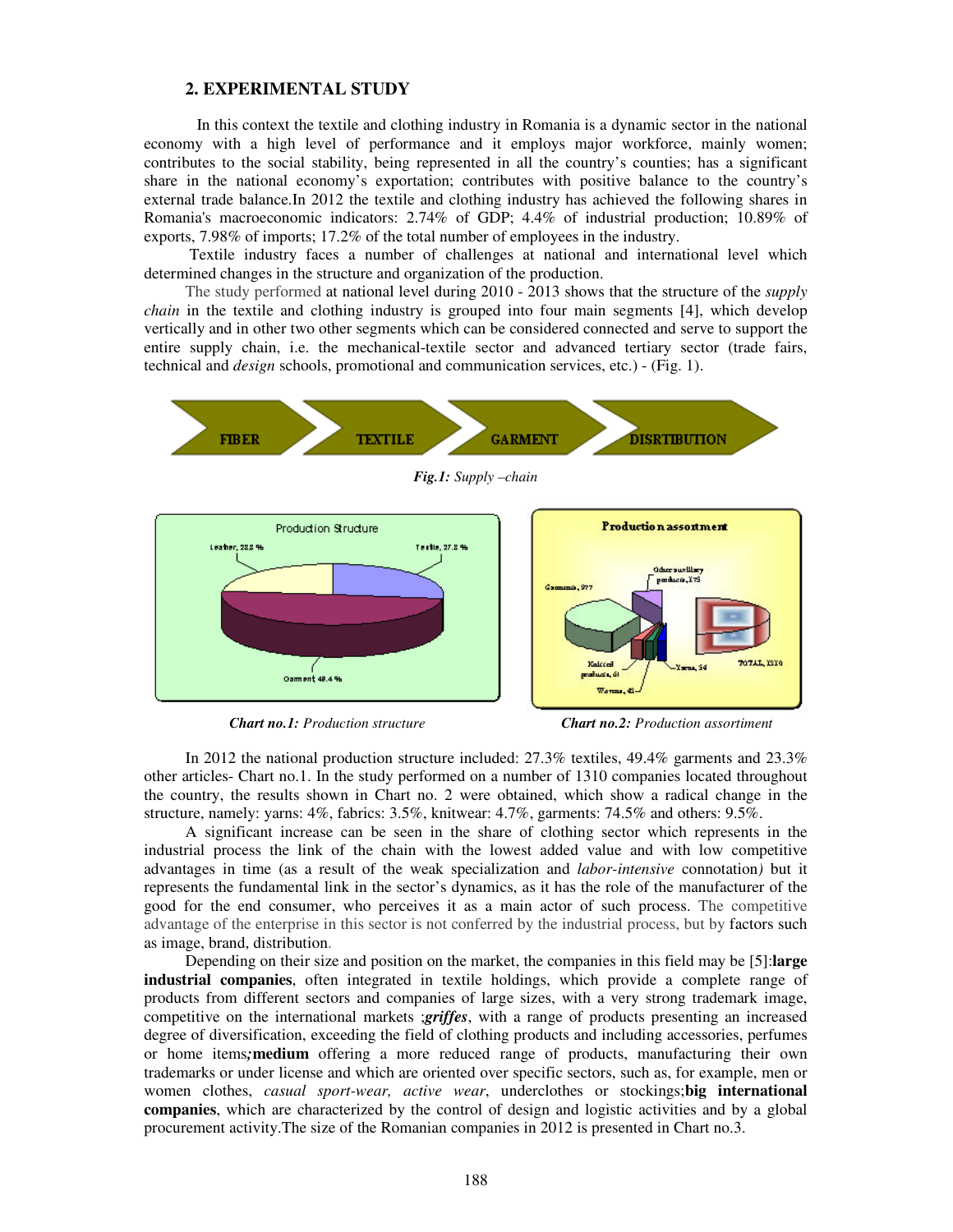

## **ANNALS OF THE UNIVERSITY OF ORADEA FASCICLE OF TEXTILES, LEATHERWORK**

The results of the study prepared and presented in Chart no. 4 show a significant share of SMEs, of about 75% but also a significant difference as compared to the large companies (18.8% as compared to 2.0% nationally)



*Chart no. 3: Dimensional structure of the companies Chart no.4: Company`no.of emploees*



Depending on the market share addressed, the following types of textile products made by the companies have been identified (Fig.no.2):*mass market*, characterized by low price and simple stylistic content: they are basic products, weakly differentiated; *bridge* products are those for the intermediate market share, therefore products with a certain stylistic content, but with affordable prices for the majority of persons;*diffusion* products address to the intermediate-superior market share, made of a narrow circle of wealthy persons, with financial resources; *prêt-à-porter* products, representing the synthesis between the programmed clothing industry and the *haute couture*;*haute couture* products: characterized by their fame and by the high fashion content of items made straight to the shape, the symbol of an exclusive market share.

For a total of 1310 campaigns (Chart no. 5) the results showed that the products with the highest share are: *mass-market* products (71.0%) and *prêt-à-porter sau haute couture* products are not so common in the national production.

The company's business model is strongly influenced by one of the characteristics of the textileclothing sector: the logic of collections is determined by the seasonality. This deeply influences the operational activities of the companies in this sector. The seasonality character acquires various meanings, depending on the adopted operative logic. Depending on the production calendar and the frequency with which the collections are made, there are three types of companies:



*Fig.2: Types of textiles Chart no 5:*

 - **planning company,** which consists in manufacturing products which anticipate the market's trends and represent mainly by the enterprises situated on the superior market share, those creating fashion trends, known as *market makers.*